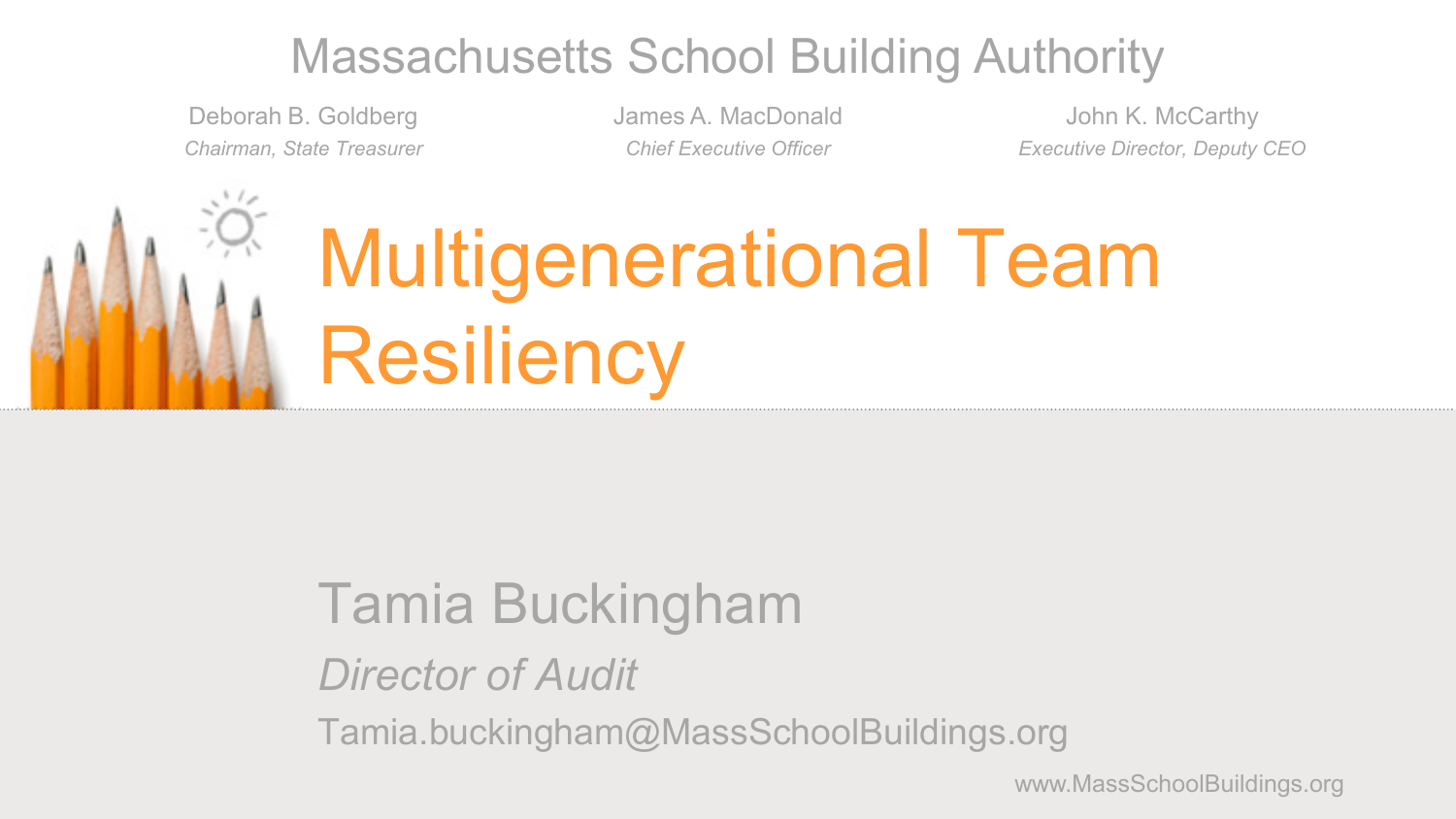

# **Generations in the Workplace**

# Baby-Boomers

- Born between 1946 and 1963
- **Highly experienced workforce**
- Retiring in large numbers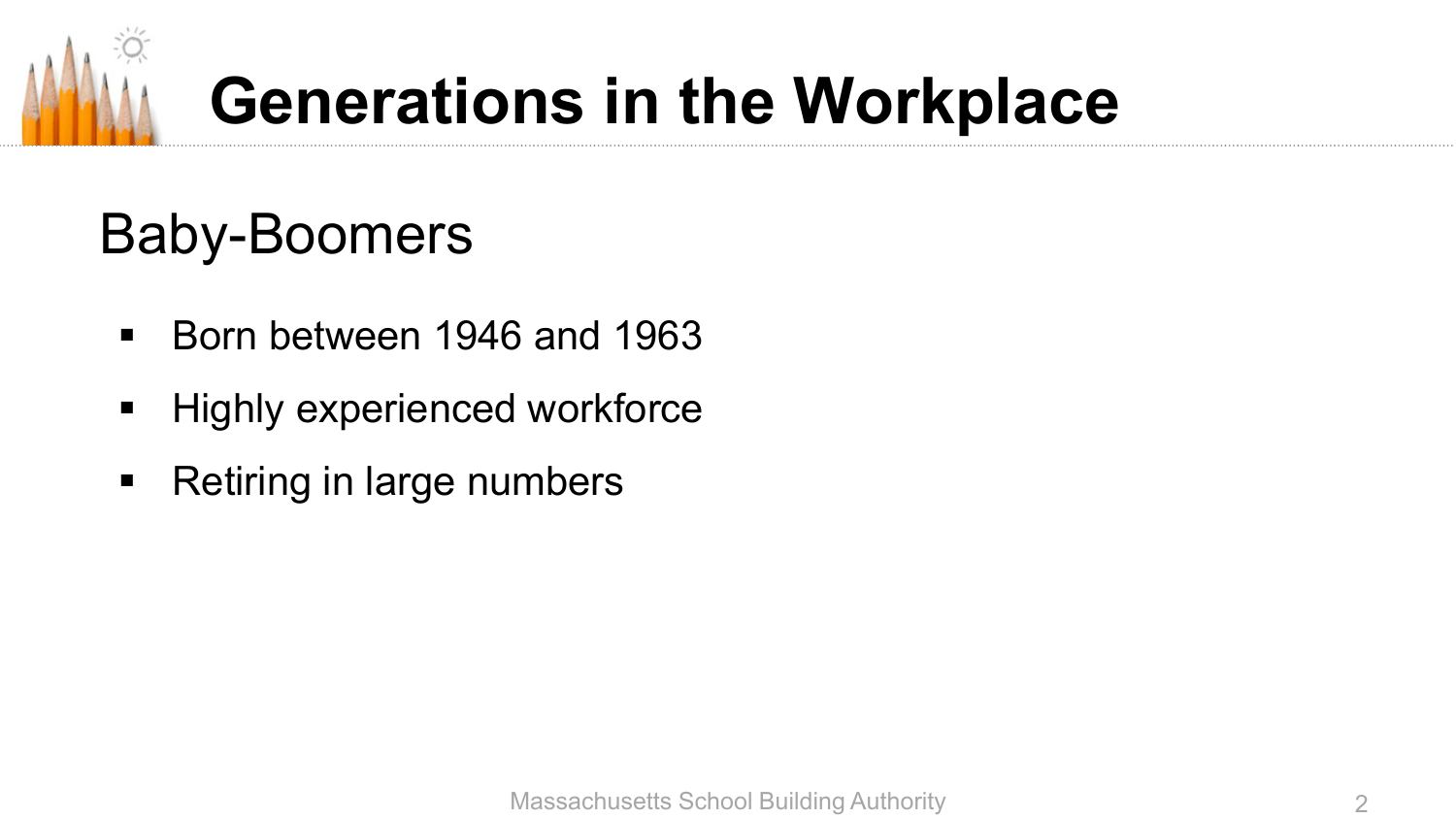

# **Generations in the Workplace**

### Generation X

- Born between 1965 and 1981
- **Noving into leadership**
- Work-life balance, sandwiched between children and parents requiring care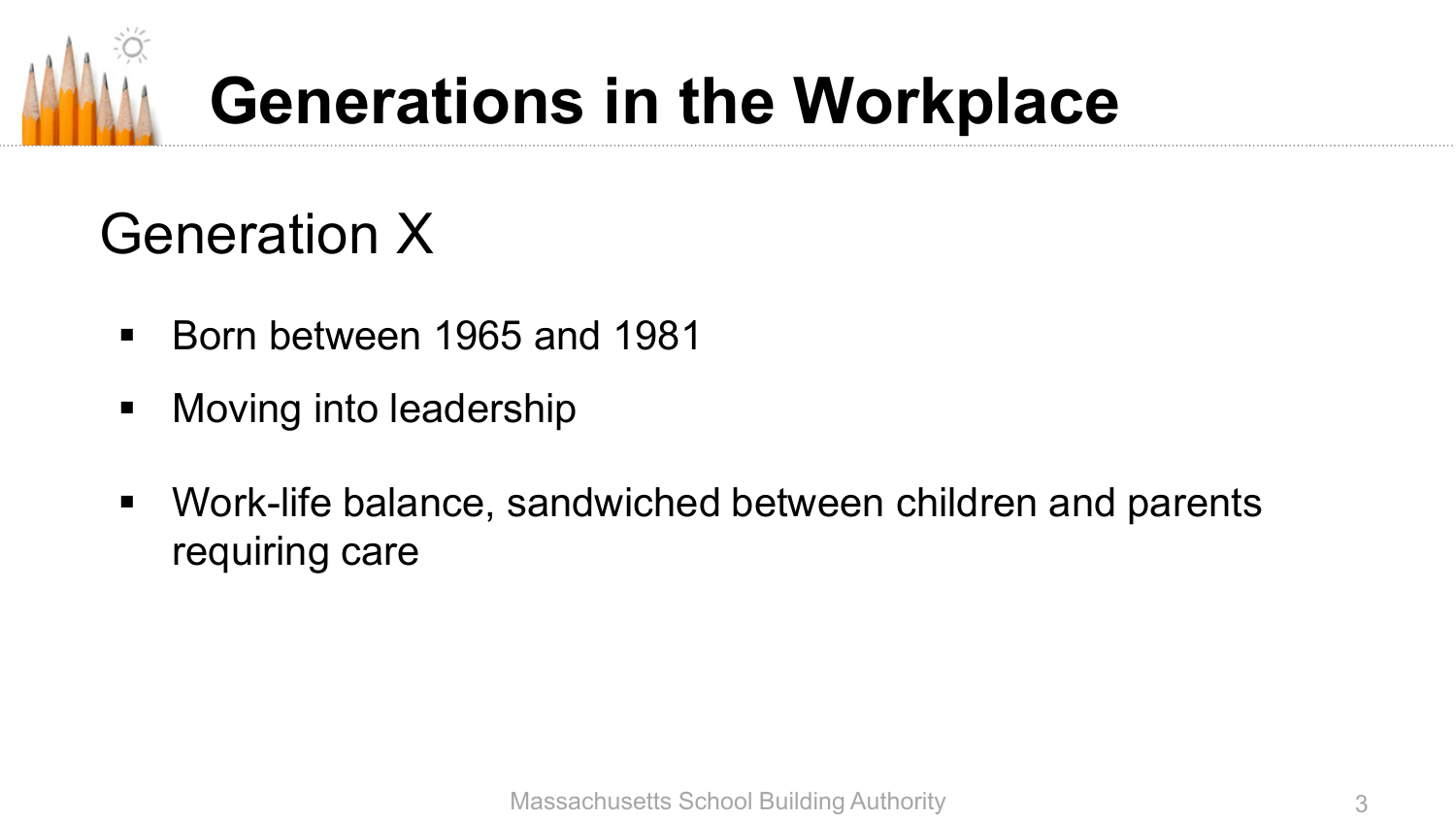

# **Generations in the Workplace**

# **Millennials**

- Born after 1982
- Very tech-savvy, born with technology as part of daily life
- **Noving into entry level and middle management positions**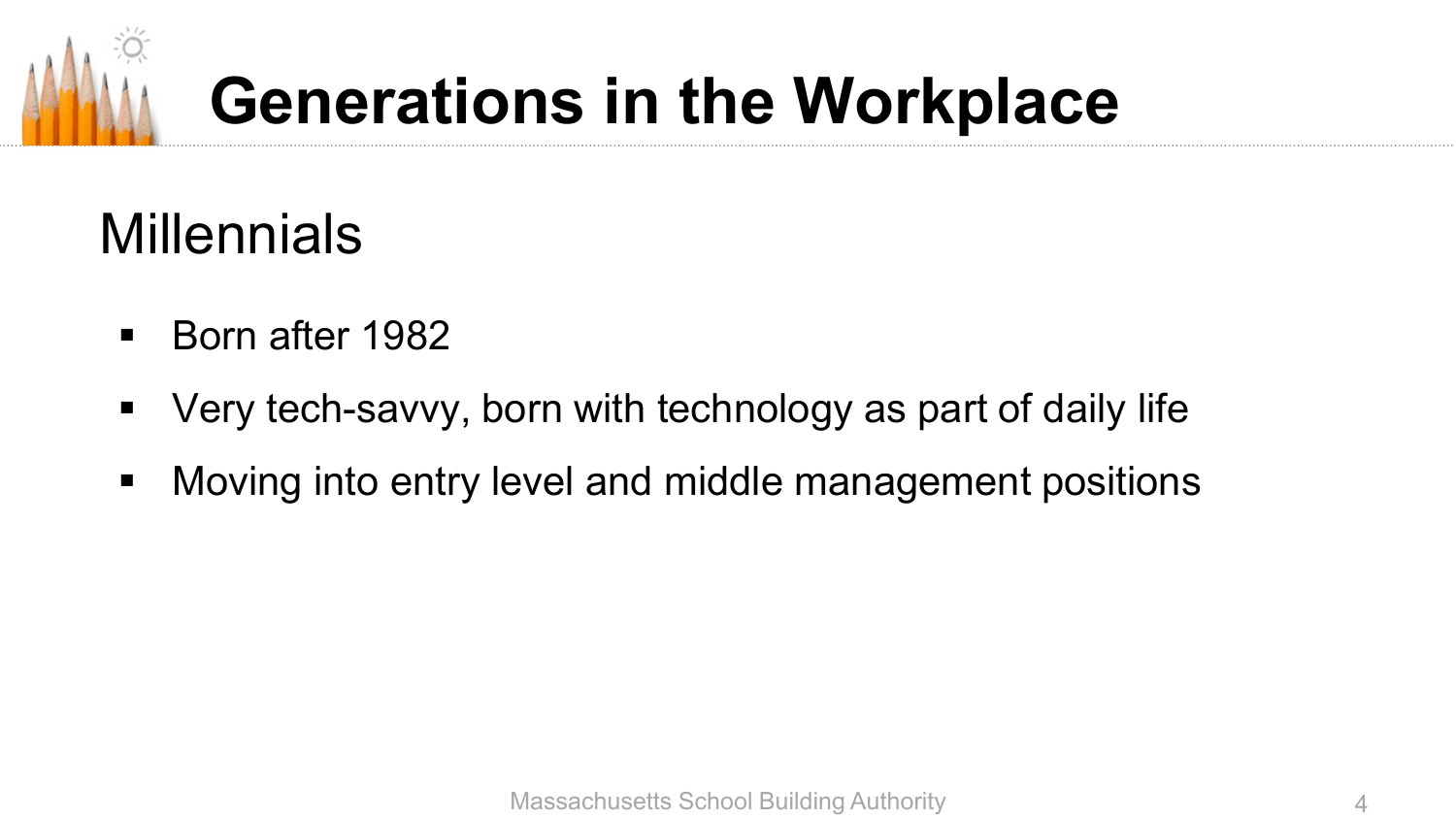

### **Definitions**

- The capacity to recover quickly from difficulties; toughness (Oxford Dictionary)
- **The ability to call upon inner strength and keep moving forward even** when things are tough (Learning Dictionary - blog discussion)
- **The capability of a st[r](https://www.merriam-webster.com/dictionary/deformation)ained body to recover its size and shape after** [deformation](https://www.merriam-webster.com/dictionary/deformation) caused especially by compressive stress (Merriam Webster - scientific definition)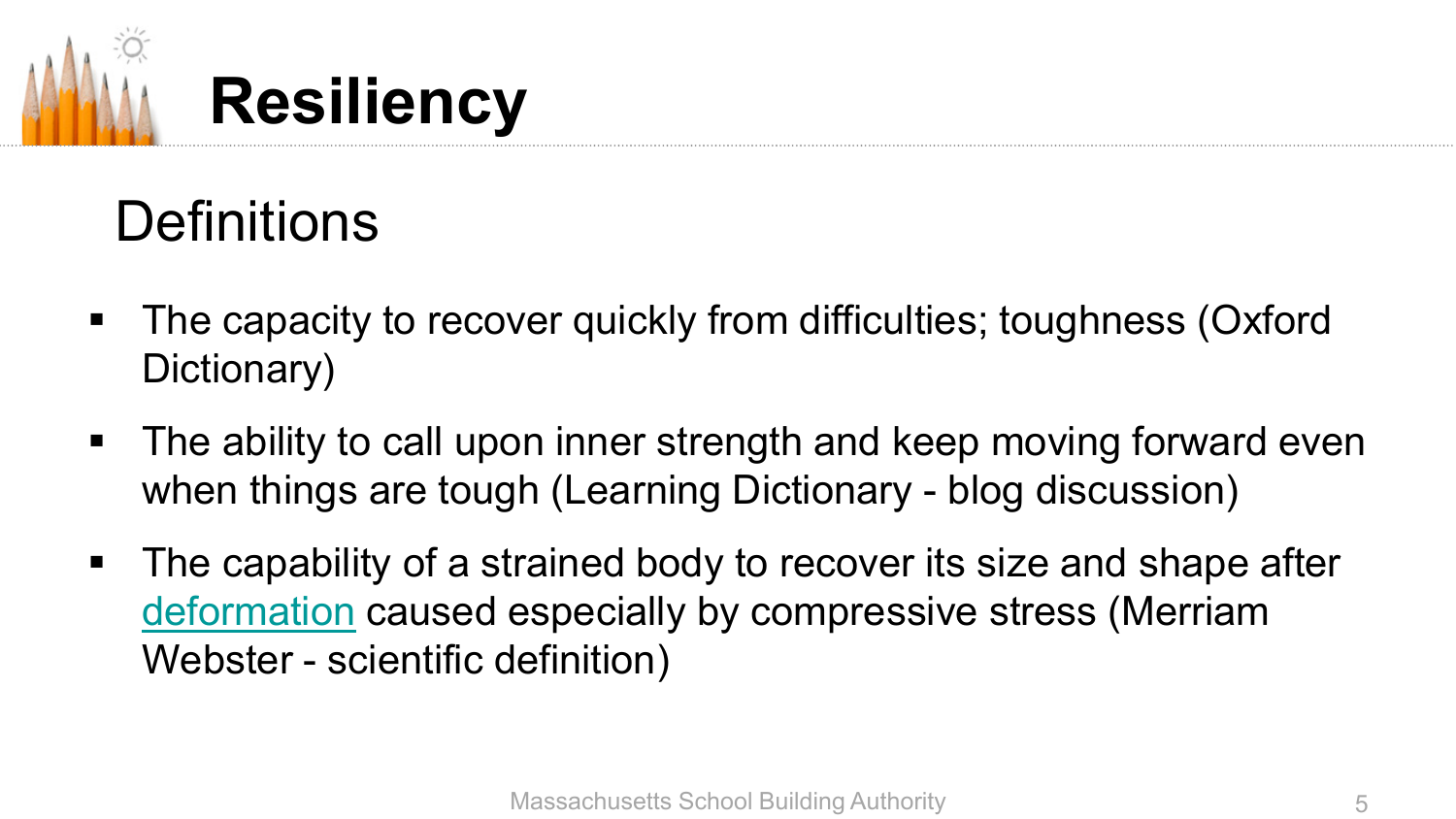

# **Sources of Compressive Stress**

- Work Content Related
- **Work Social Dynamic Related**
- **Personal Life**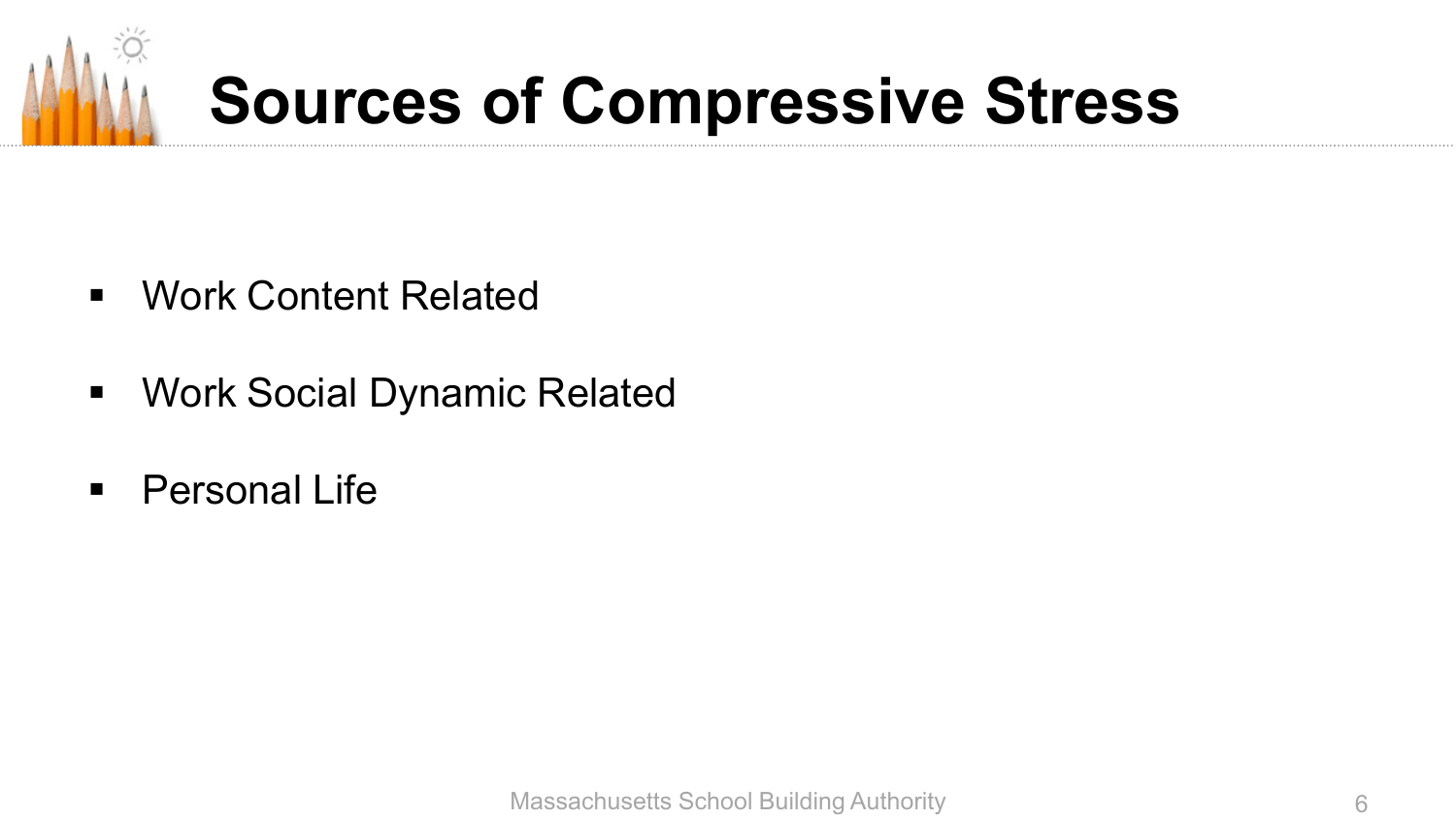

# **Interaction of Stress**

#### Government Workplace



Massachusetts School Building Authority 7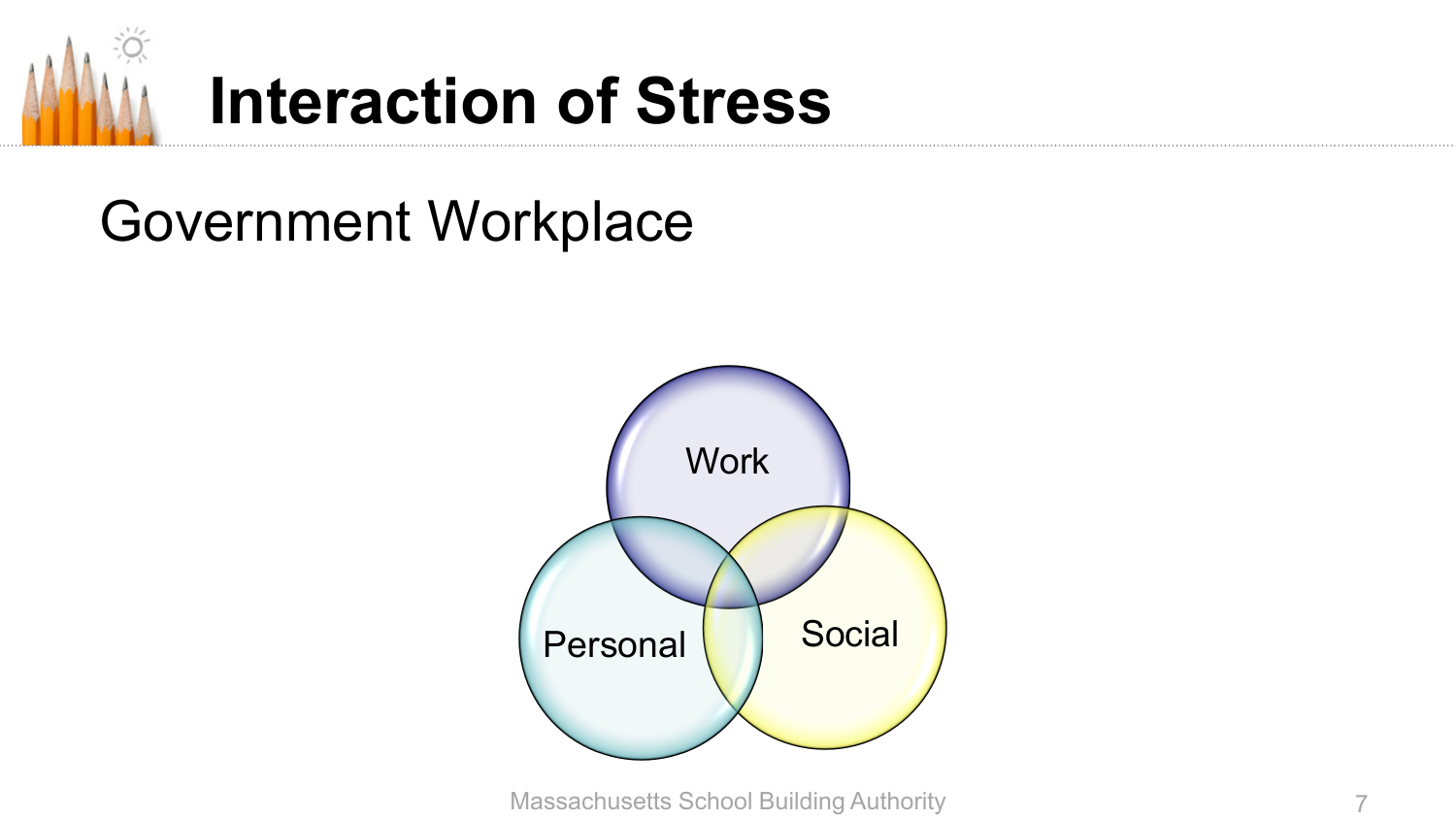# **Resources When Crisis Occurs**

- **Incorporating technical and soft skills training in risk assessment** plans (ex. Lynda.com)
- **Drawing on counseling resources from insurance company plans** (GIC)
- Business Terms for U.S. Army Reserve programs for personal contacts designated by deploying soldiers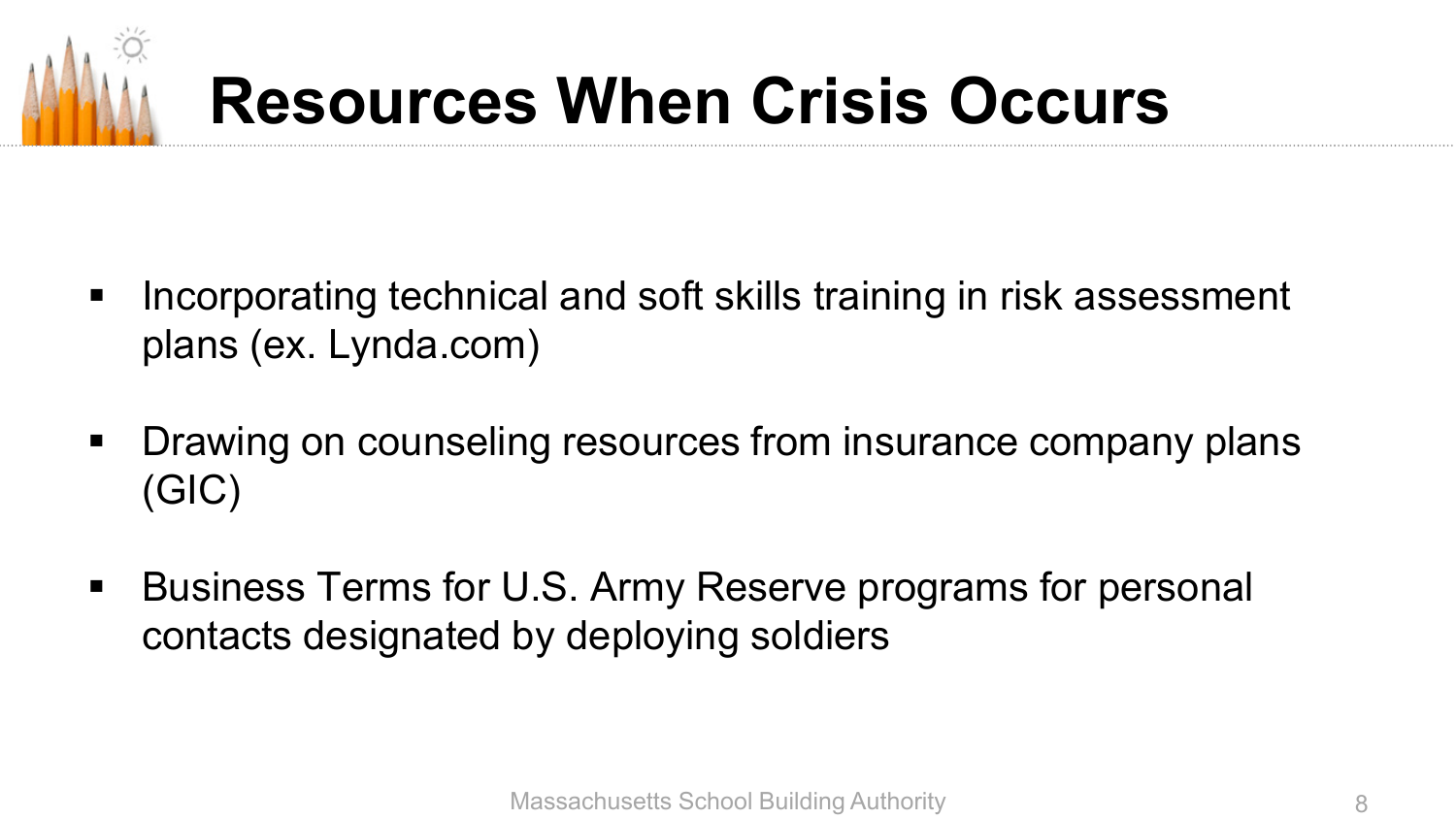

# **Interaction of Stress**

# Army Life



Massachusetts School Building Authority **9** 9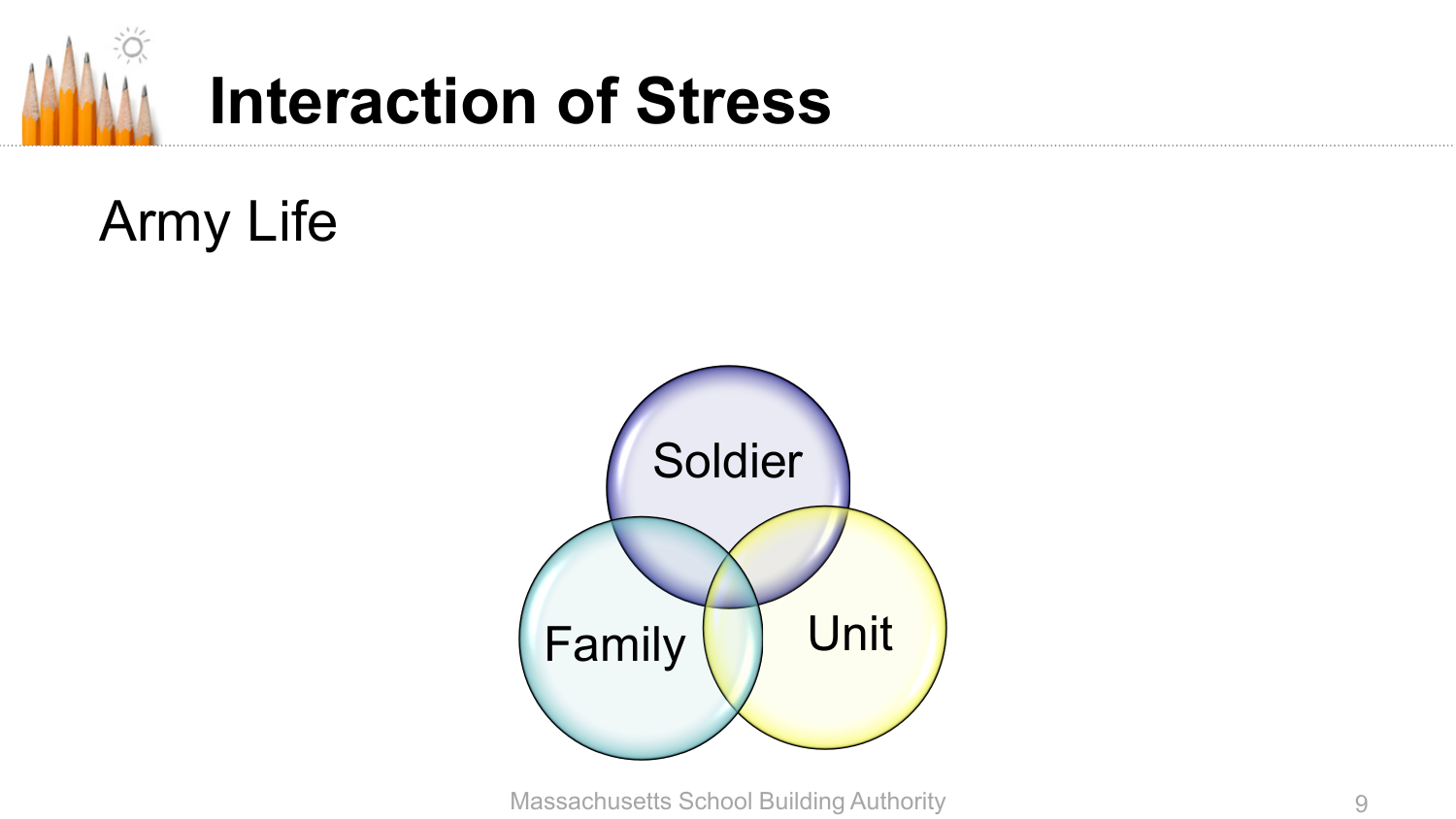#### Introduction

- **Family Readiness:** Being prepared to effectively navigate the challenges of daily living in the unique context of military service
- **Ready Soldiers and Families:** Knowledgeable about potential challenges, aware of the supportive resources available to them, make use of the skills and support to manage challenges
- **Commander's Responsibility:** Establish the unit's Family Readiness Program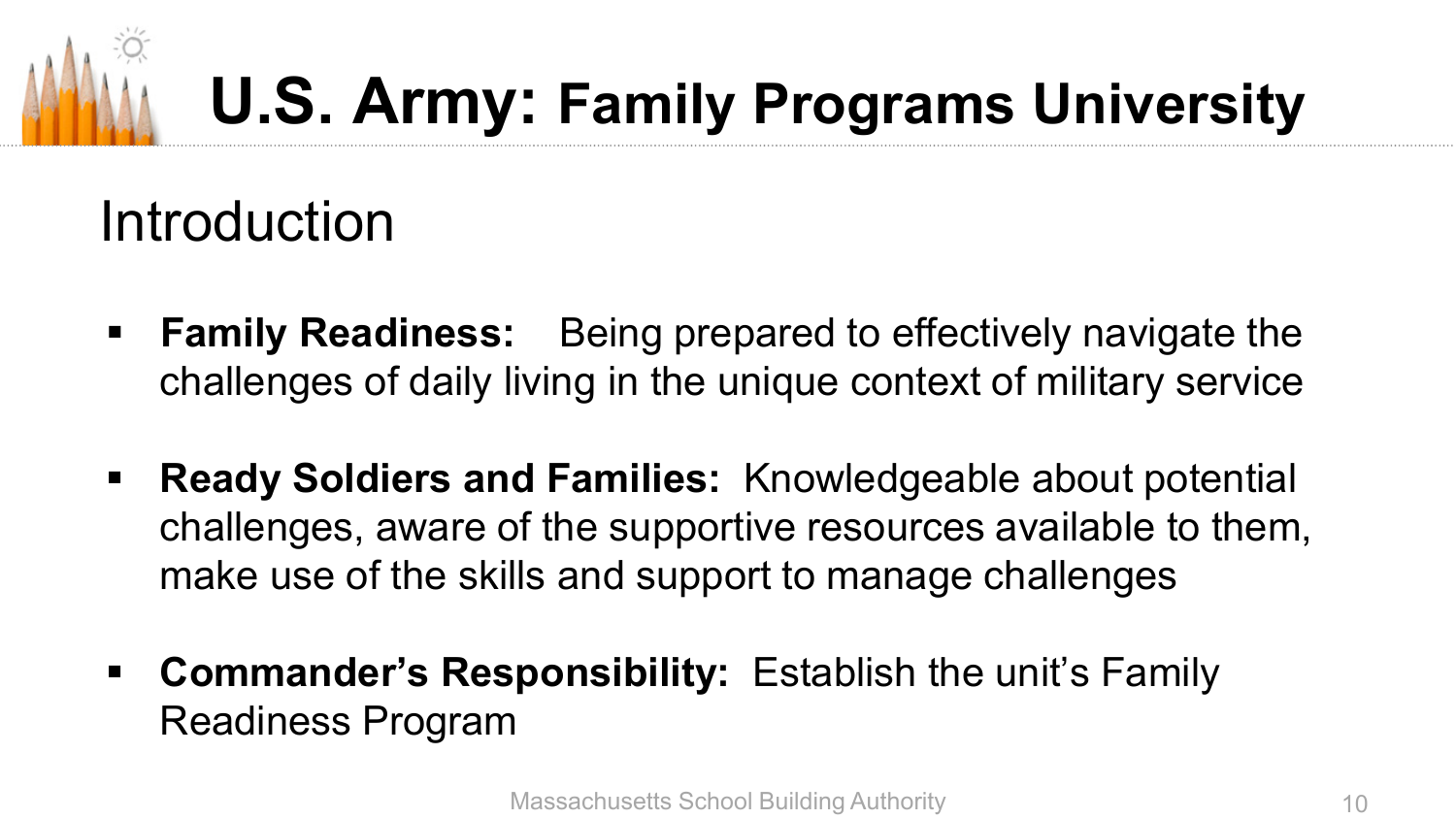#### Command Responsibilities to Family and Soldier

- **Unit Commander:** Develops a Family Readiness Plan to ensure Soldier Preparedness and Family Resilience
- **Family Readiness Plan:** Outlines the Unit Commander's goals and initiatives to establish a functional Family Readiness Program and provide Family Assistance within the unit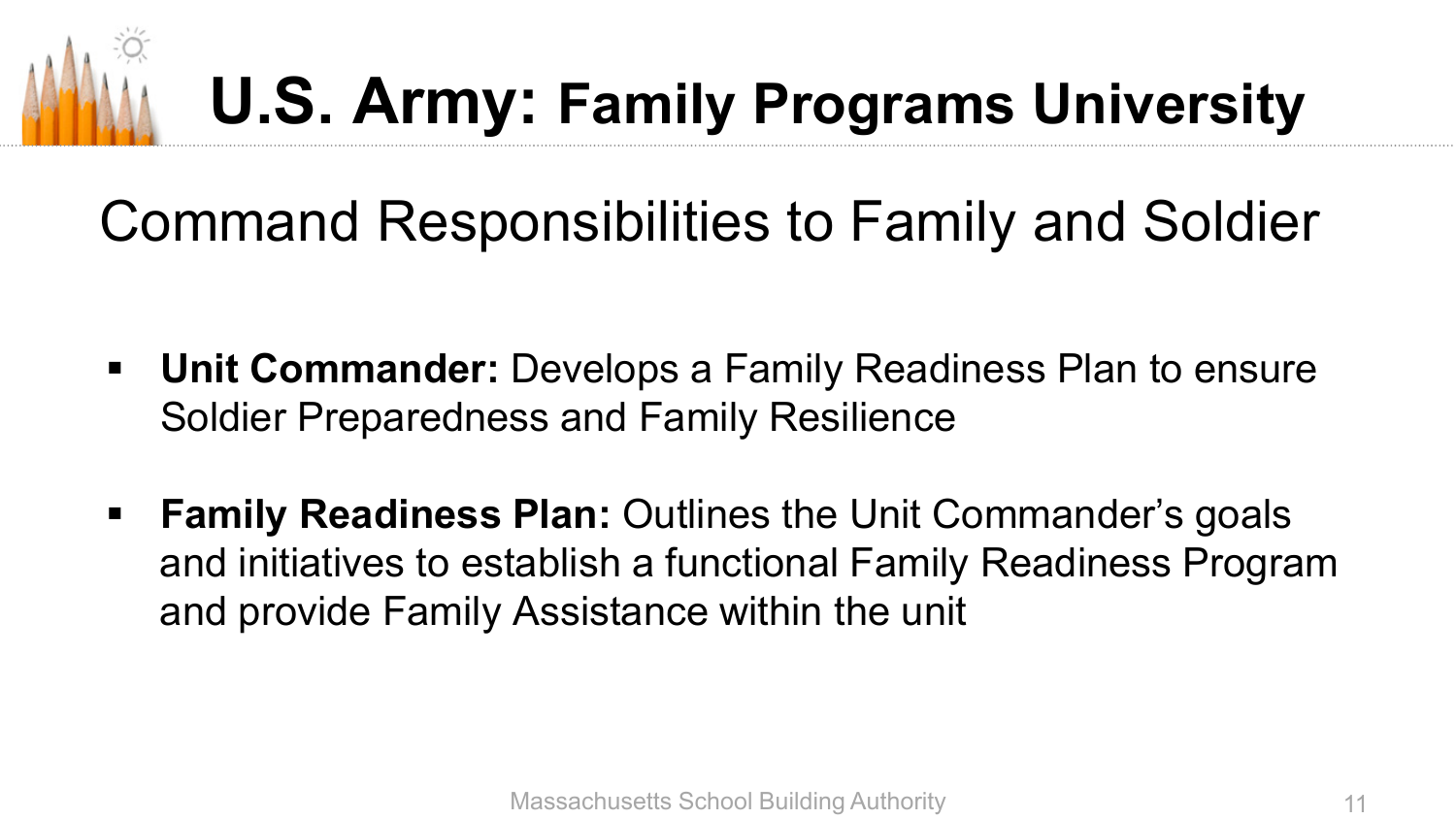## Family Assistance

- Contractual programs and services the Army is obligated to provide its Soldiers and their Families, civilian employees and retirees
- **These obligations must be provided**
- The command structure often called, Chain of Command has the responsibility to ensure these obligations are fulfilled to each soldier and their families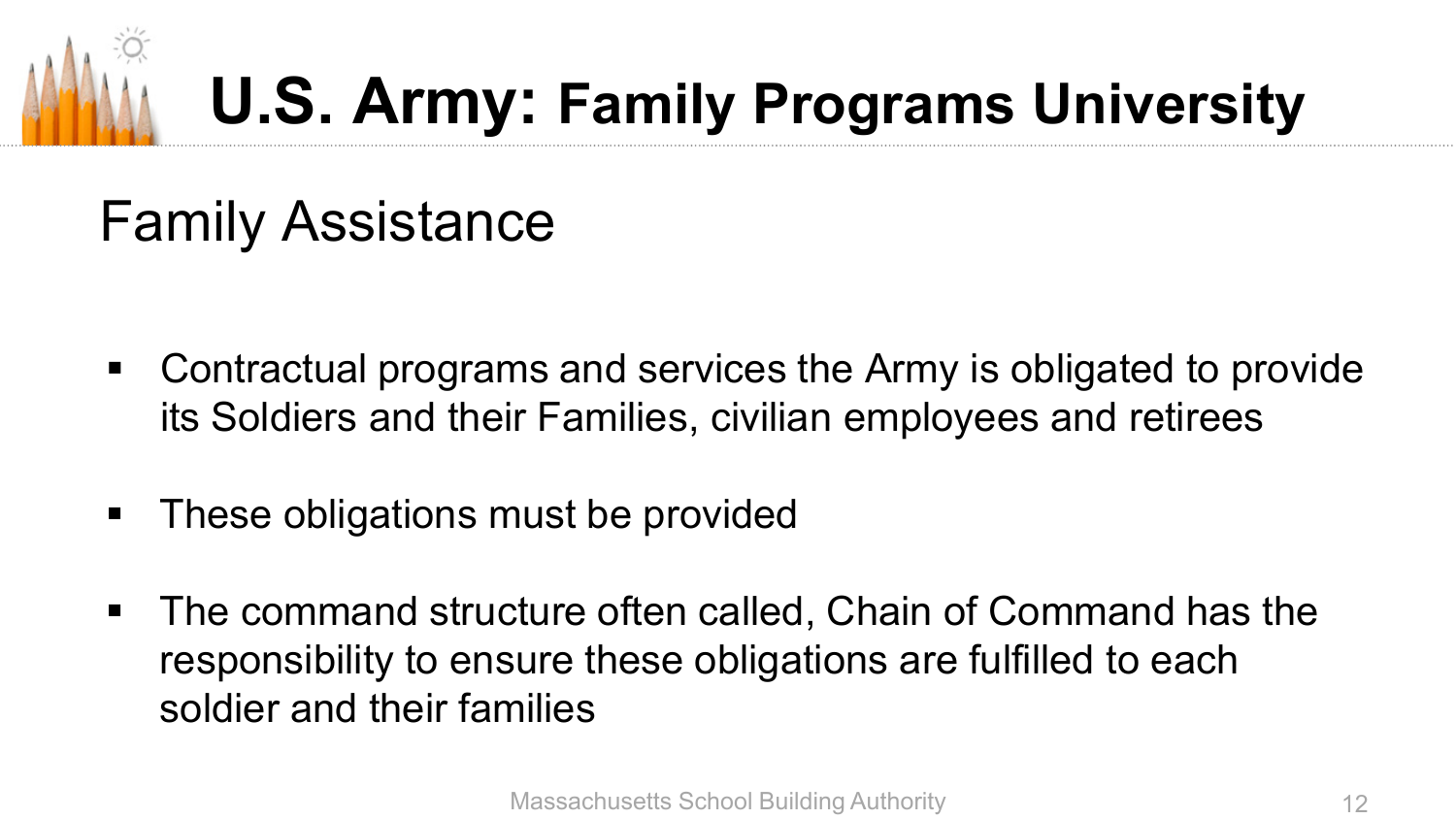

# Chain of Concern

- **Family Support promotes self-reliance**
- Prepares Families for separation
- Relies on a partner relation between Unit Command and Family Readiness Group volunteers
- Provides mutual reinforcement between Soldiers and Families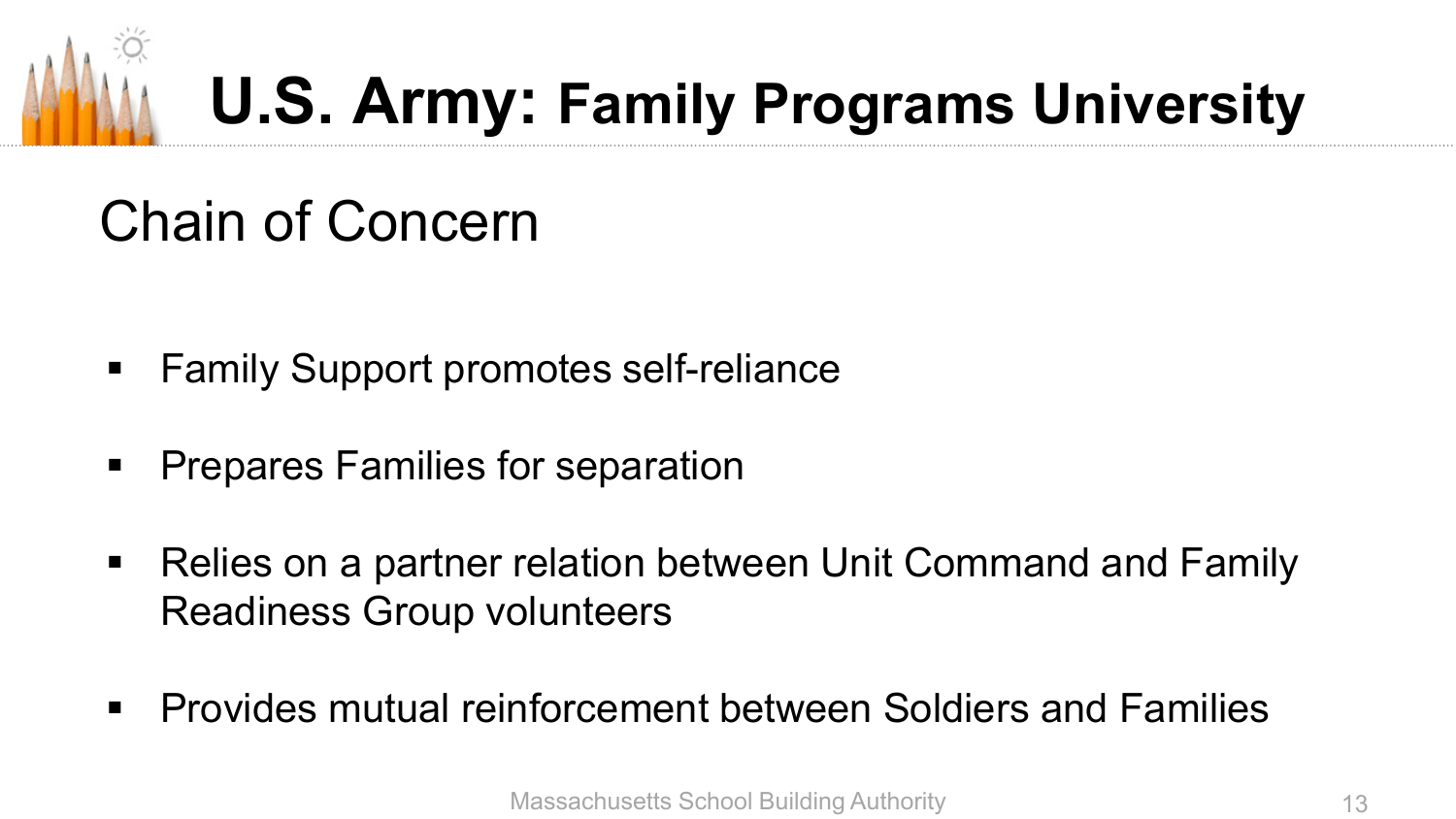

# Chain of Command

- **Hierarchical**
- **Top Down**
- **Formal**

Massachusetts School Building Authority 14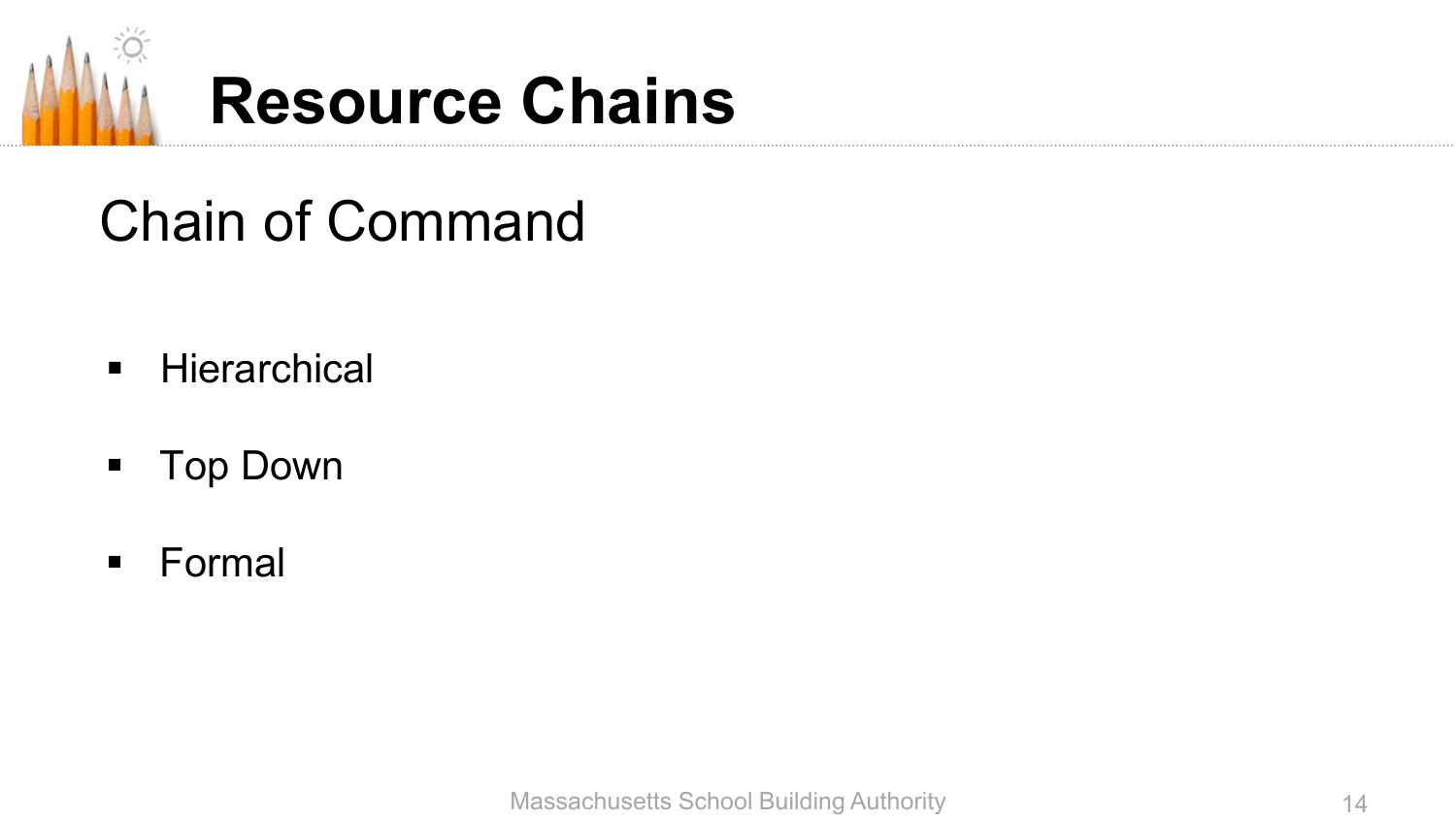

# Chain of Concern

- **-** Multiple Streams
- Ad Hoc
- **Informal**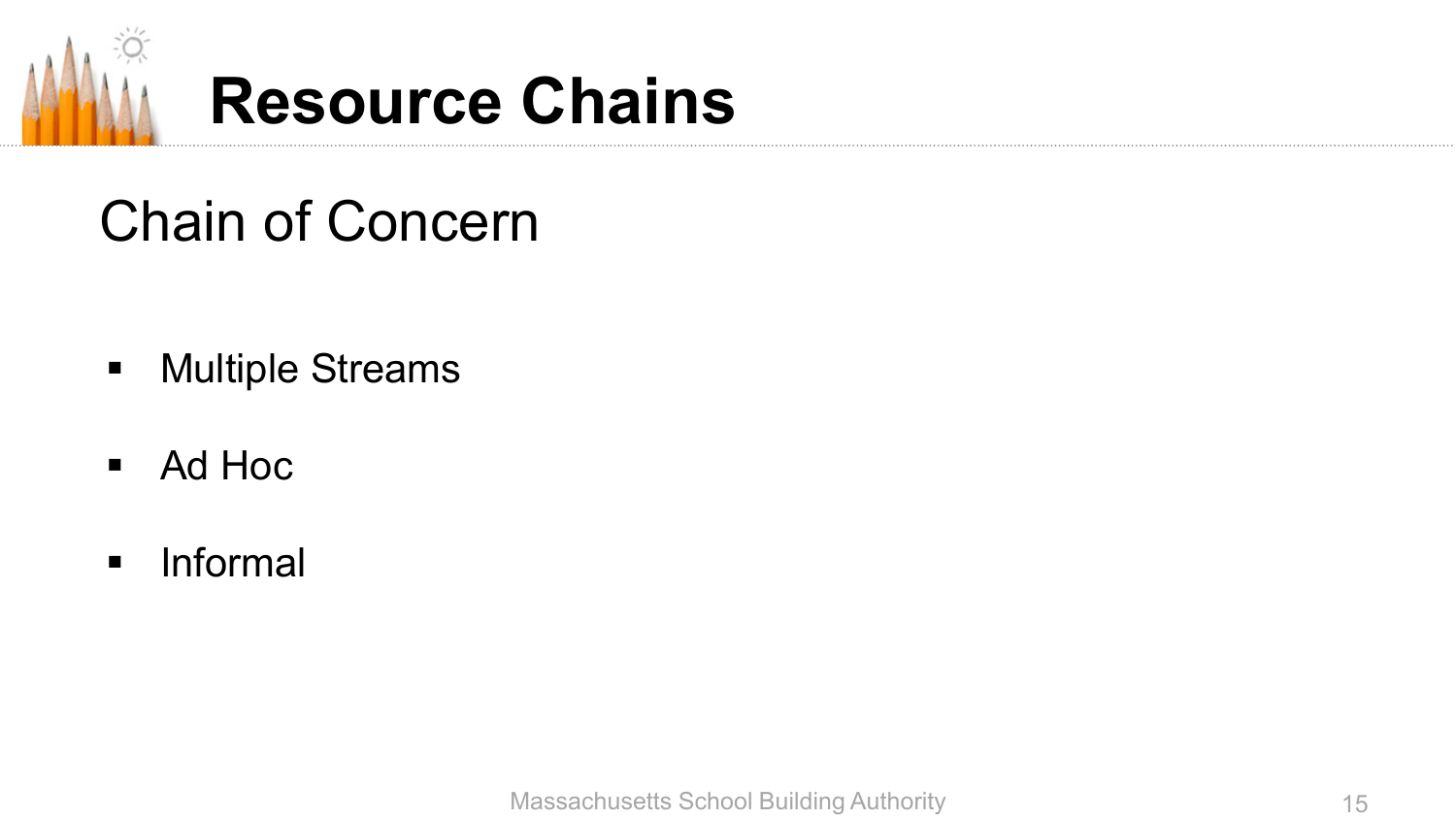

# **Communication Chains**

#### Work Sources

- **Employee Emergency Contact Forms**
- **Formalized Information Notification Trees**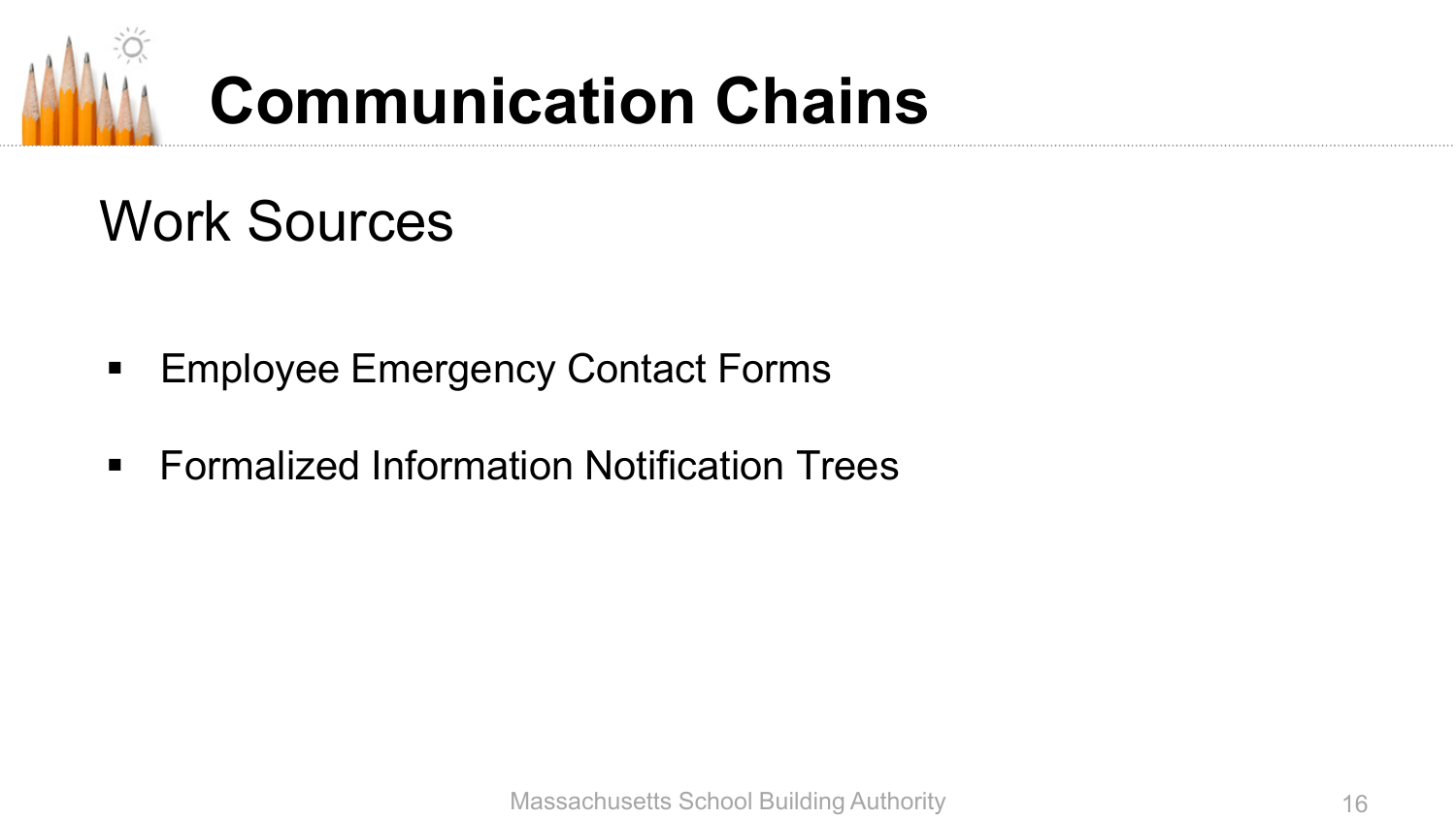

# **Communication Chains**

#### Home Sources

- **Direct Supervisor**
- **Human Resources Designee**
- **During Business Hours versus Outside Business Hours**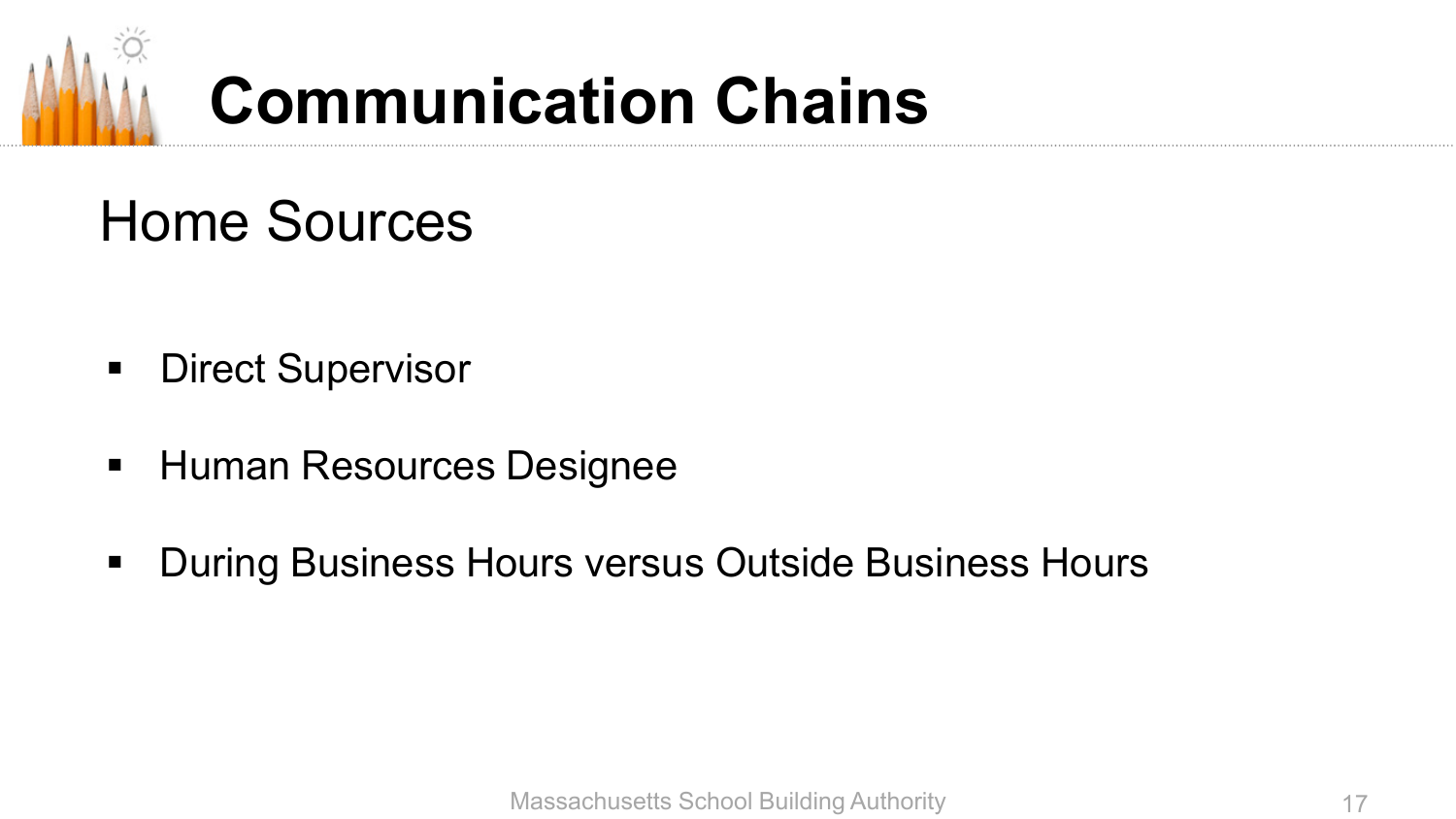

# **Communication Modes**

Generational Preferences

- Face-to-Face
- E-mail
- Text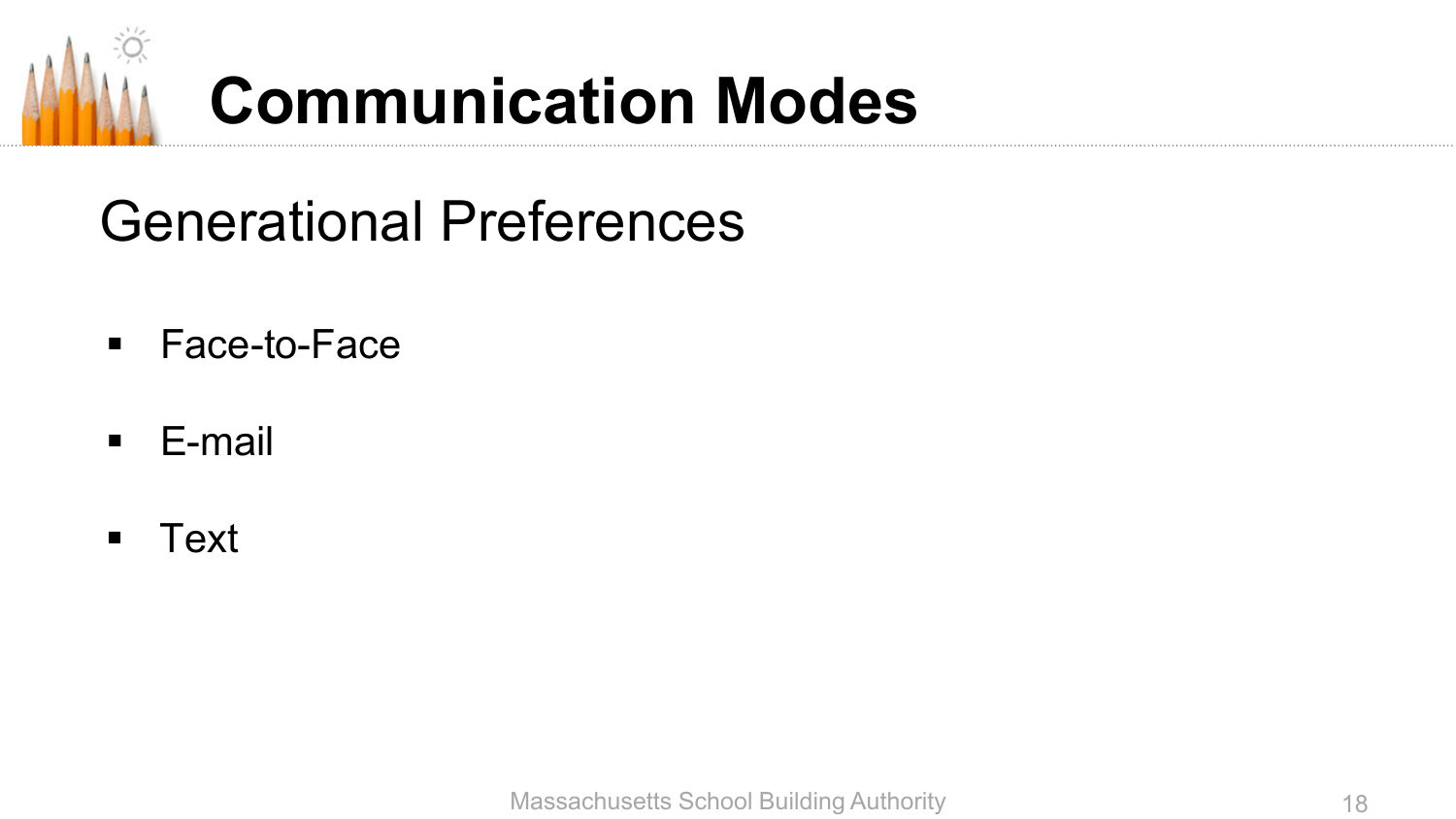# **Communication Modes**

### New Sources of Communication Vehicles

- **Public or Proprietary Apps**
- Contact/Calendar Management Programs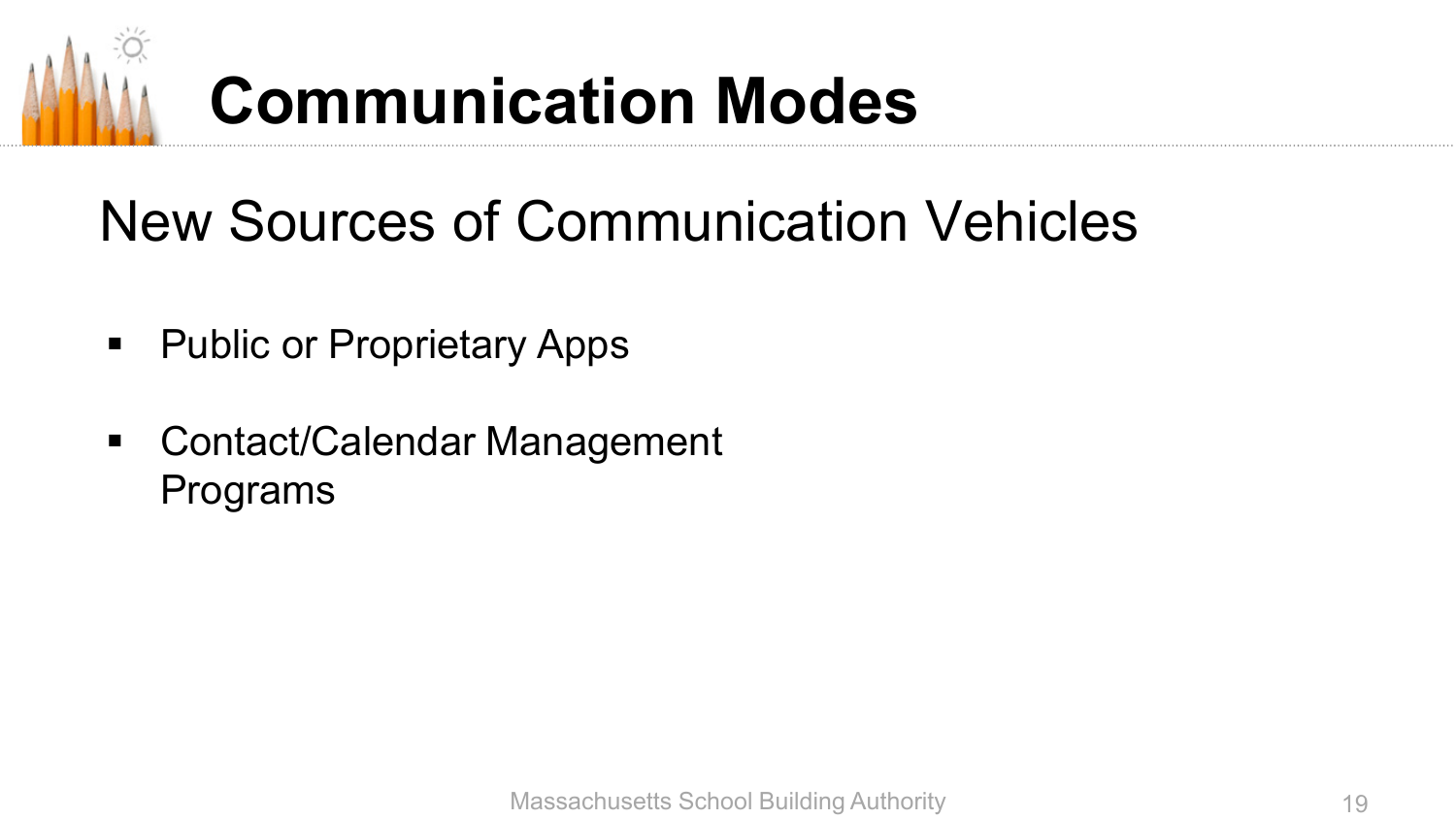

# Organizational Preferences

- **Hierarchical arrangements**
- **Entrepreneurial initiatives**
- Ad Hoc collaboration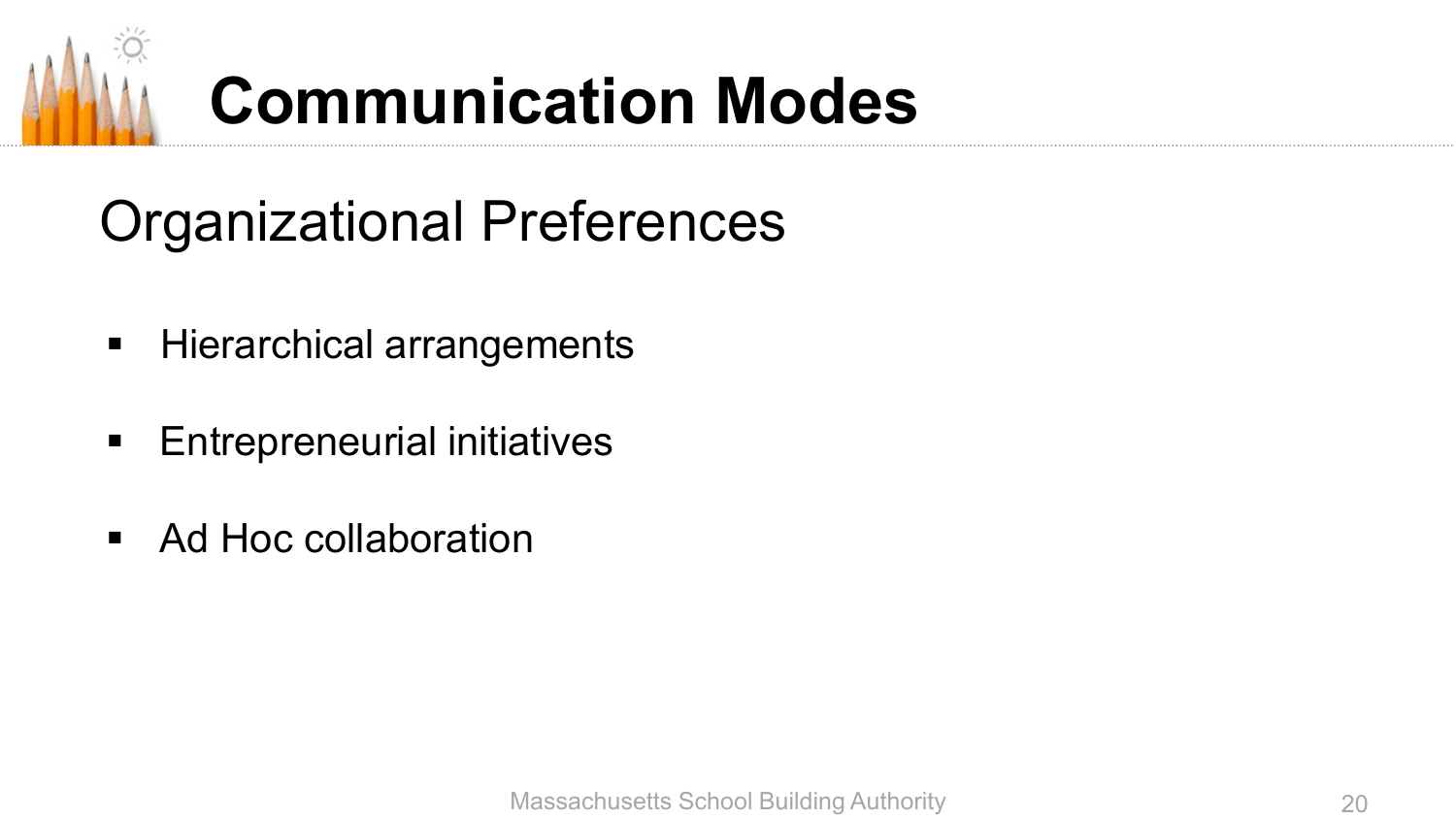

# **Communication Modes**

#### Frequency Variances

- **Infrequent, as-need**
- **Regular**
- **•** Very Frequent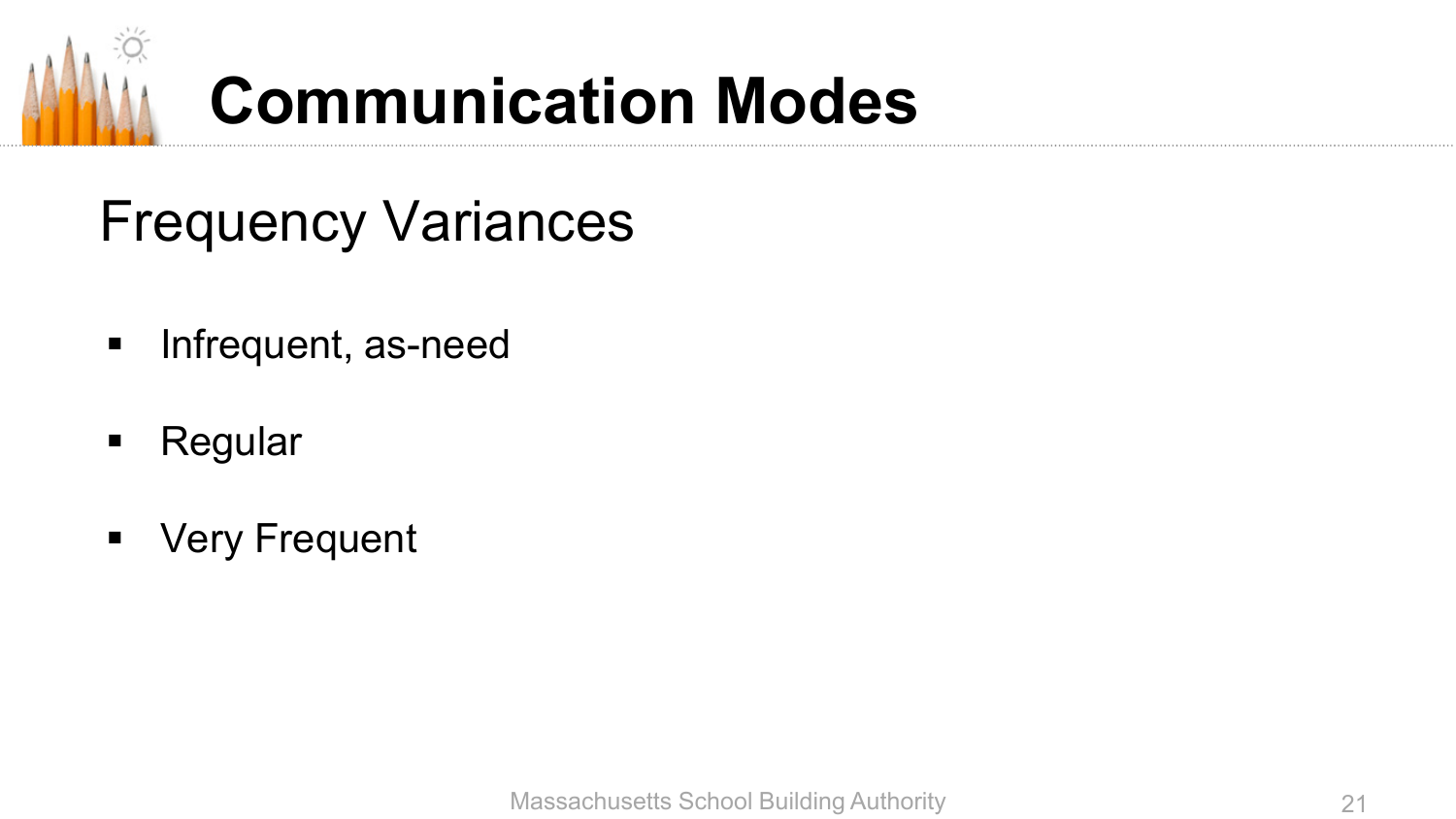# **Communication Modes**

# Learning Tool Variances

- Formal guidelines with detailed written instructions
- Goal defined, summary instructions with detailed examples
- Combination of written instructions with on-line work papers/products
- Multi-media presentations and how-to videos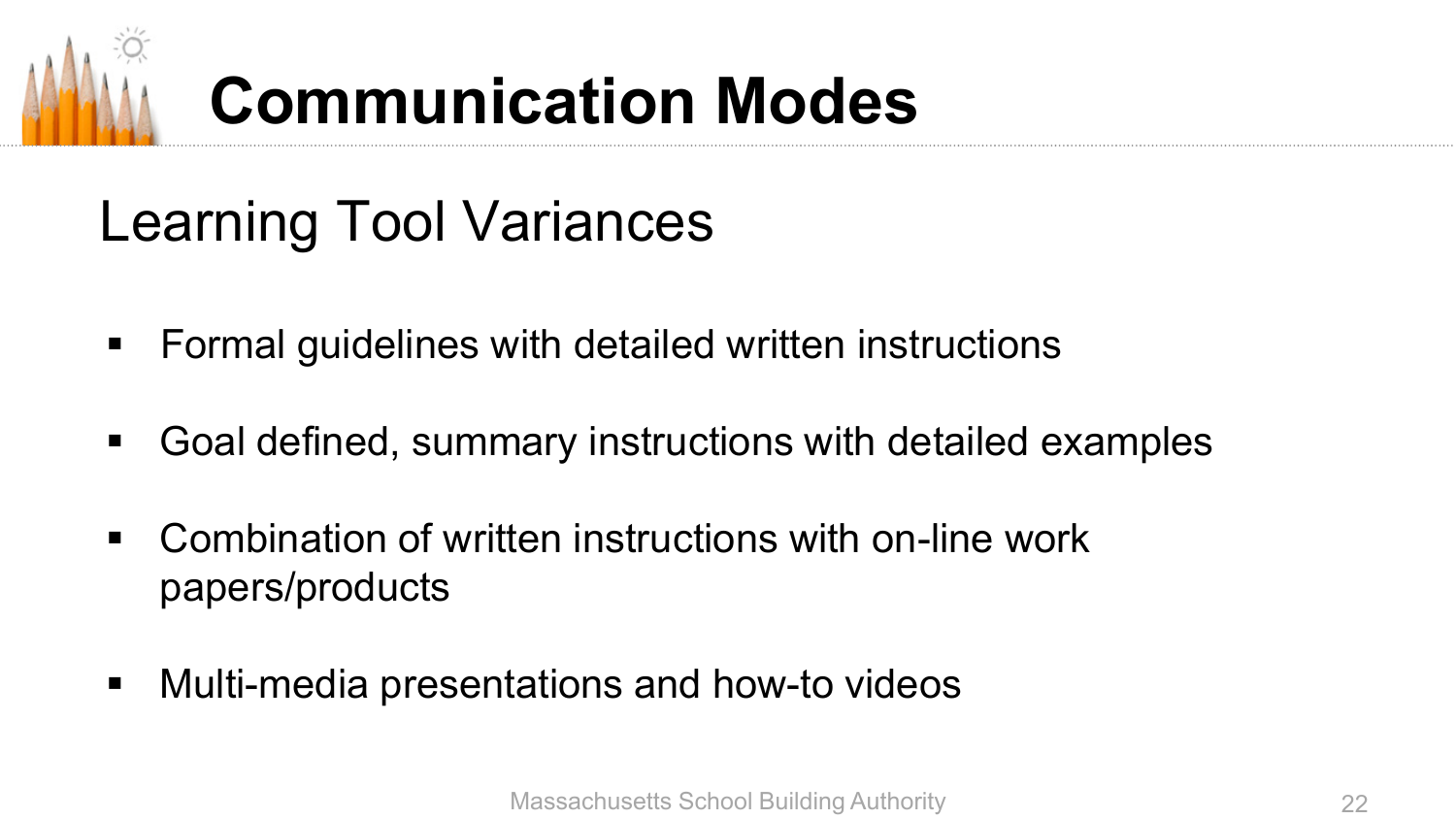

# Learning Style Variances

- **E** Lecture and demonstration
- Hands-on with guidance
- Self-directed
- **Step by Step from Start to Finish**
- **Modules which build upon each other**